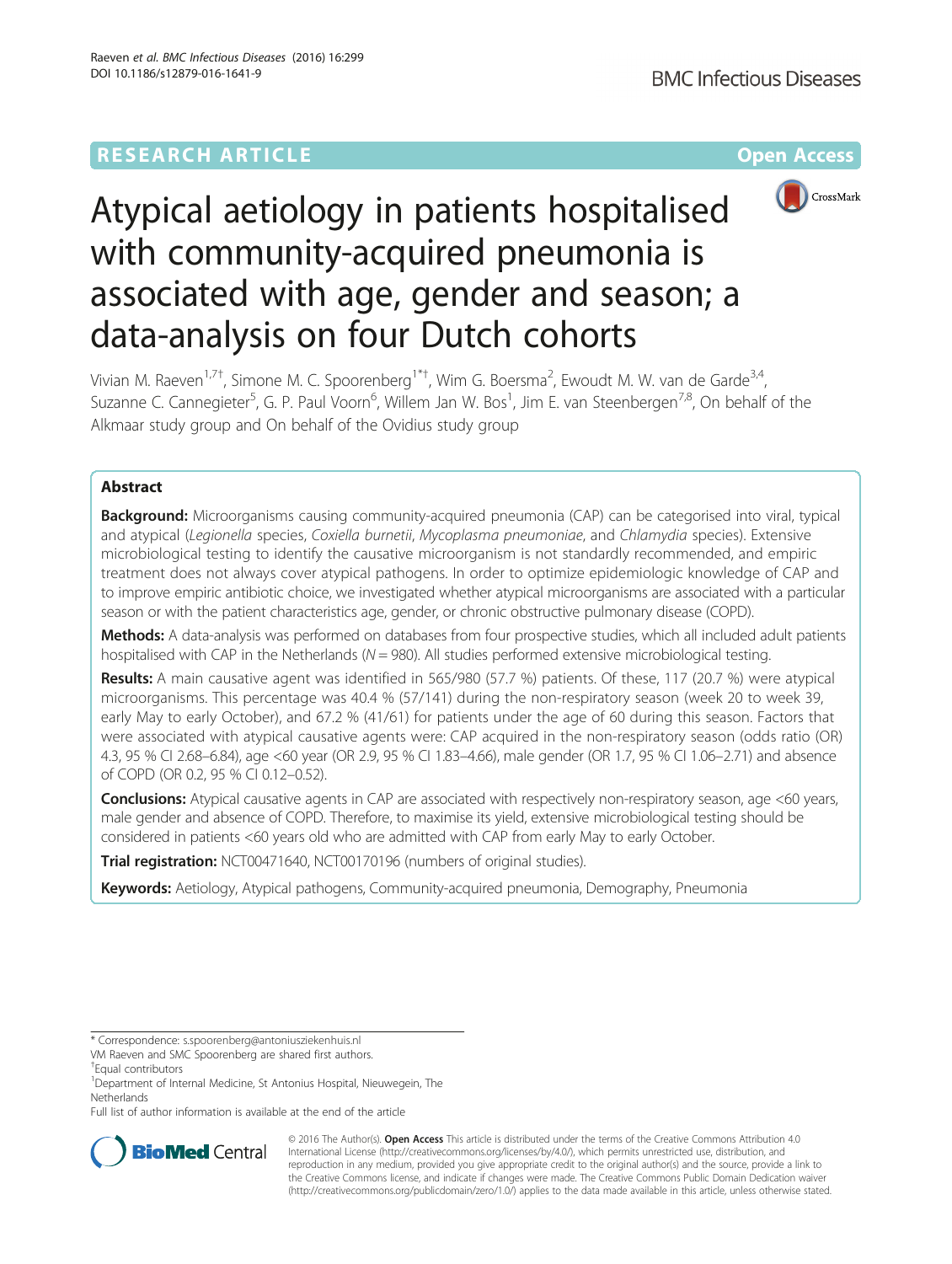## Background

Microorganisms causing community-acquired pneumonia (CAP) can be categorised into viral, typical and atypical microorganisms. Atypical microorganisms are Legionella species, Coxiella (C.) burnetii (Q-fever), Mycoplasma (M.) pneumoniae, and Chlamydia species. In clinical practice, the causative microorganism often remains unidentified since microbiological testing is not standardly performed. However, in patients with low to moderately severe CAP, treatment of first choice allegedly does not cover atypical causative microorganisms [[1](#page-7-0)–[3\]](#page-7-0). To start a pathogendirected treatment, it is important to define specific conditions associated with an increased risk for atypical pathogens.

Cases of CAP are seen throughout the year, but overall incidence rises during winter months [\[4](#page-7-0)]. This is due to certain aetiological agents that show seasonal variation: Streptococcus (S.) pneumoniae, Haemophilus influenzae and respiratory viruses occur mainly during winter season [[4, 5\]](#page-7-0). Of atypical microorganisms, only Legionella (L.) species and C. burnetii show seasonal variation, increasing during summer and during early spring in the lambing season, respectively [\[6](#page-7-0)–[8](#page-7-0)]. Numbers of cases of M. pneumoniae increase during wintertime, but the incidence is relatively high during summer as well.

Concerning age, incidence of CAP is highest in young children and adults above 65 years old [[9, 10](#page-7-0)]. S. pneumoniae is the leading causative agent in all age groups. Some atypical pathogens show an atypical age distribution. Cases of L. pneumophila are most commonly seen in patients aged 35 to 50 years old, psittacosis has an increased incidence in patients aged 35 to 55, and C. burnetii occurs most in men between 30 and 69 years old [\[11](#page-7-0)–[13](#page-7-0)].

Furthermore, patients with chronic obstructive pulmonary disease (COPD) or positive smoking status differ in aetiology of CAP [[14](#page-7-0), [15](#page-7-0)]. Consequently, there could be a positive or negative association with these conditions and the prevalence of atypical pathogens.

Microbiological testing can be used to identify the causative microorganism and to distinguish between typical and atypical microorganisms [\[16](#page-7-0)]. However, guidelines do not recommend microbiological testing for patients with low to moderately severe CAP, and therefore antibiotic treatment of CAP is usually empirical [\[1](#page-7-0)–[3\]](#page-7-0). There is no worldwide consensus on antibiotic management for CAP. The Dutch Working Party on Antibiotic Policy (SWAB) and National Institute for Health and Care Excellence (NICE) guideline recommend amoxicillin as first-choice treatment for hospitalised patients with CAP of low- to moderate severity (pneumonia severity index (PSI) classes 1–4 or CURB-65 score 0–2) and combination with a macrolide or quinolone in case of severe CAP (PSI class 5 or CURB-65 score > 2) [\[2](#page-7-0), [3\]](#page-7-0). The British Thoracic Society (BTS) guideline recommends amoxicillin with macrolide combination therapy in case of moderate to severe CAP [[1](#page-7-0)]. Global differences in preferred antibiotic management can partially be explained by variations in pneumococcal resistance rate between geographical regions and countries [[17](#page-7-0)]. Since S. pneumoniae is the leading cause of CAP, the initial therapy should at least cover this microorganism. Nevertheless, beta-lactam antibiotics do not cover atypical microorganisms, leaving these pathogens theoretically uncovered by first-choice treatment for patients with low- to moderately severe CAP.

Since causative microorganisms are not extensively looked for, nor covered by antibiotic treatment in patients with CAP, it would be useful to identify specific circumstances associated with an increased risk for these pathogens as causative agent in CAP. Presence of such characteristics in a patient can then be used to determine optimal treatment. It has been shown that clinical examination, simple laboratory tests and radiographic characteristics cannot distinguish between typical and atypical microorganisms [\[18](#page-7-0)–[20](#page-7-0)]. However, to our knowledge there is no scientific literature about seasons as risk factor for atypical pneumonias as a group. In this study, we investigated whether atypical causative microorganisms in patients with CAP are more prominent during a particular season or associated with specific patient characteristics.

## Methods

## Study design

A data-analysis was performed on databases from four prospective studies [\[21](#page-7-0)–[24](#page-8-0)]. All studies included patients aged 18 years or older who were hospitalised with CAP in the Netherlands and gave written informed consent. Two studies were performed in the St. Antonius Hospital in Nieuwegein, from October 2004 to August 2006 [[23](#page-8-0)] and from November 2007 to September 2010 [[21](#page-7-0)]. The other studies were performed in Medical Center Alkmaar from December 1998 to November 2000 [\[24\]](#page-8-0) and August 2005 to July 2008 [[22\]](#page-8-0). On all patients, extensive microbiological investigations for pathogen identification was performed such as blood cultures, sputum cultures, urine antigen tests for *L. pneumophila* serogroup 1 and *S. pneu-*moniae, and paired complement fixation test [[21\]](#page-7-0) or ELISA test [\[22](#page-8-0)–[24](#page-8-0)] for M. pneumoniae, C. burnetii, Chla*mydia* species and the viruses adenovirus, influenza virus A and B, parainfluenza virus 1, 2 and 3, and the respiratory syncytial virus. A four‐fold increase in antibody titre was considered as positive. Two studies performed polymerase chain reaction (PCR) for atypical pathogens and respiratory viruses [\[21,](#page-7-0) [23\]](#page-8-0). Further details are described elsewhere [\[21](#page-7-0)–[24\]](#page-8-0).

The following data were used from these datasets: date of admission, age, gender, antibiotics treatment before hospitalisation, duration of antibiotic therapy, presence of COPD, smoking status, whether the patient was living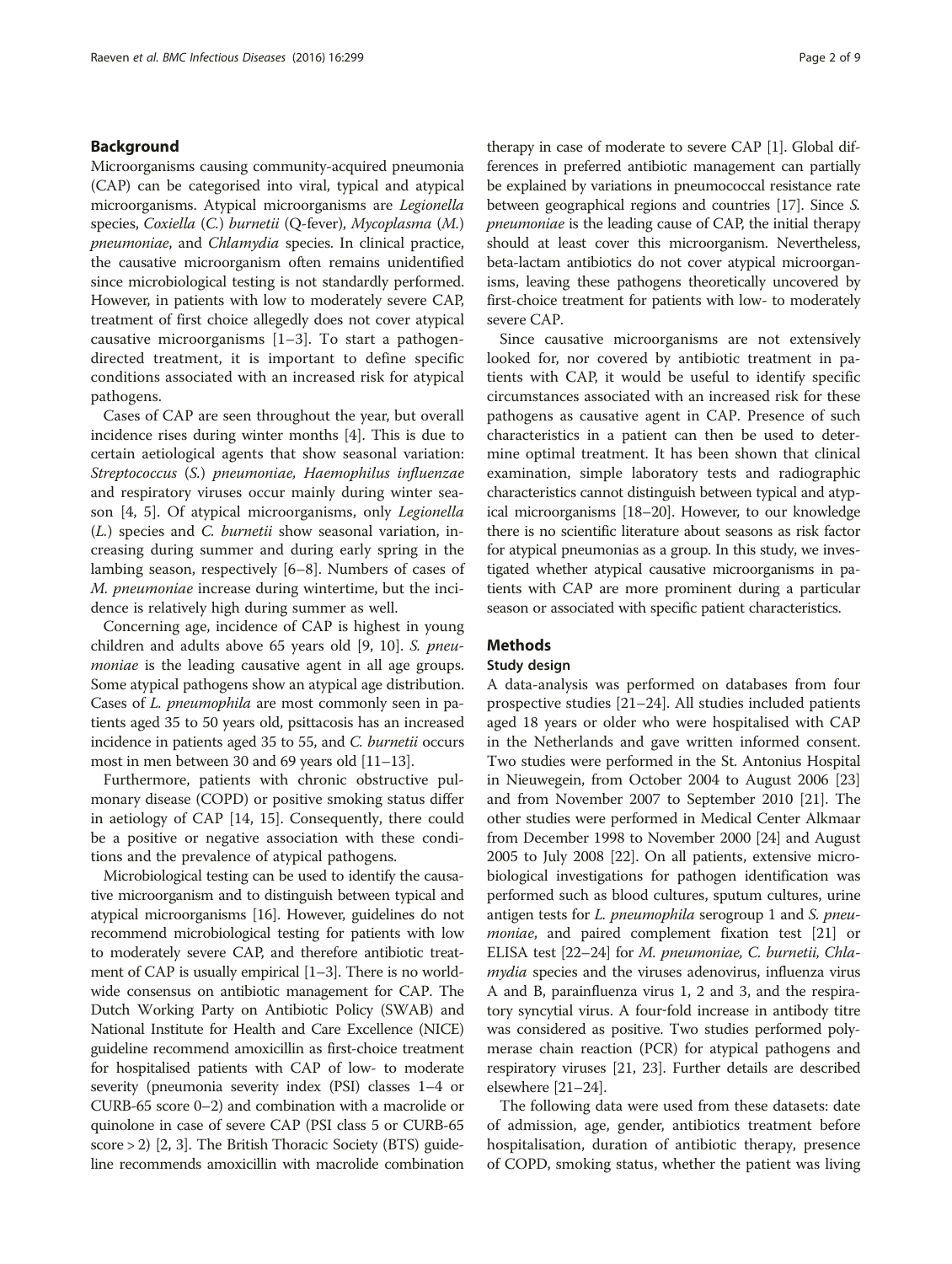in a nursing home, PSI at admission, mortality within 30 days and main causative pathogen.

## Definition of season and outcome

Date of admission was classified to be either in the respiratory season (week 40 to 19; from early October to early May) or the non-respiratory season (week 20 to 39). This classification was chosen because we expected atypical microorganisms to be associated with non-respiratory season, considering their known seasonal variation, and because the format is easy to use in daily practice. Main causative agents were grouped in three categories: 'atypical', 'other' and 'unknown'. Data-analysis was performed using 'atypical vs. other pathogen' as outcome. The category 'atypical' consisted of Legionella species, M. pneumoniae, Chlamydia species and C. burnetii as causative agents. The category 'other' consisted of all other bacterial and viral causative microorganisms. The category 'unknown' consisted of patients with CAP in whom the causative agent remained unidentified after microbiological investigation. These unidentified cases were excluded from the primary analysis since it is unknown whether the proportion of atypical causative pathogens is lower, higher or equal to the identified group.

## Statistical analysis

Data management and statistical analysis were performed using IBM SPSS Statistics for Windows, Version 22.0. Categorical variables were summarized as percentages, non-categorical variables were summarized as mean (standard deviation) or median (interquartile range) as appropriate. Differences between categories were observed by means of Pearson's chi-squared test for parametrical variables, versus Kruskall-Wallis test for non-parametrical samples.

To determine an age cut-off for further analyses, the percentage of atypical pathogens in patients younger and older than all ages between 40 and 70 years old was calculated. A cut-off point at age 60 was chosen based on these results.

Univariable logistic regression analysis was performed for the following parameters: respiratory season, age  $<60$ , male gender, presence of COPD and smoking. Variables significant in univariable analysis and variables expected to be associated with atypical causative agents were selected for multivariable analysis. Potential interactions between age and presence of COPD were investigated using interaction terms in logistic regression analysis. Smoking was excluded from multivariable analysis due to 243 missing values.

Several sensitivity analyses were performed. In the first sensitivity analyses viral pathogens were excluded. The second analysis indicated all unknown pathogens as not atypical; the third analysis indicated all unknown pathogens as atypical. A fourth analysis excluded Legionella CAPs in

1999 and C. burnetii CAPs in 2009, based on the outbreaks in those years of inclusion [\[6](#page-7-0), [8\]](#page-7-0). Another sensitivity analysis excluded all Legionella CAPs. Also, an analysis was performed including exclusively the two studies that performed PCR to detect atypical pathogens and respiratory viruses [\[21](#page-7-0), [23](#page-8-0)]. Last, extra analyses were performed excluding patients who were treated with antibiotics before hospitalisation and patients with a severe CAP (PSI score V), respectively.

## Results

## Aetiology and baseline characteristics

In total 980 patients were included in the analysis, including all patients from the original four databases. Median age was 67 years (IQR 52–78) and 57.2 % was male. These distributions did not significantly differ between the four studies. Table [1](#page-3-0) shows all baseline characteristics of the included studies. In 565/980 (57.7 %) patients the causative microorganism of CAP was identified. Atypical microorganisms were causative pathogens in 117/980 patients (11.9 %); 35.9 % were cases with Legionella species (42/117), 26.5 % with M. pneumoniae (31/117), 23.9 % with C. burnetii (28/117), and 13.7 % with Chlamydia species (16/117). Figure [1](#page-3-0) shows the number of every atypical pathogen per year of inclusion.

Further analyses were performed on the three aetiologic categories (atypical, other pathogen and unknown). Baseline characteristics of the patients in these three categories are shown in Table [2](#page-4-0). The variables age, COPD, smoking, nursing home resident and severity of pneumonia (according to PSI class) differed significantly between the three categories.

## Seasonal and age variations

Of all identified microorganisms, the percentage of atypical pathogens was 20.7 % (117/565). Forty percent (40.4 %,  $n = 57$ ) of CAP cases during the non-respiratory season were atypical, compared to 14.2 % ( $n = 60$ ) during the respiratory season (Fig. [2a\)](#page-4-0).

For CAP in patients under 60 years of age, 33.8 %  $(n = 74)$  was caused by an atypical pathogen, compared to 12.4 % ( $n = 43$ ) for patients  $\geq 60$  years (Fig. [2b](#page-4-0)).

Combining seasonal effect and age, incidence of CAP caused by atypical microorganisms during the nonrespiratory season was 67.2 % ( $n = 41$ ) in patients younger than 60 years. This percentage was 20 % in patients  $\geq 60$  years (*n* = 16, Fig. [2c](#page-4-0) and [d](#page-4-0)).

## Logistic regression analysis

In univariable and multivariable logistic regression analysis, non-respiratory season, age <60, and absence of COPD were significantly associated with an atypical causative agent. No significant interaction was found between age and COPD (p:0.61). Male gender was nearly significant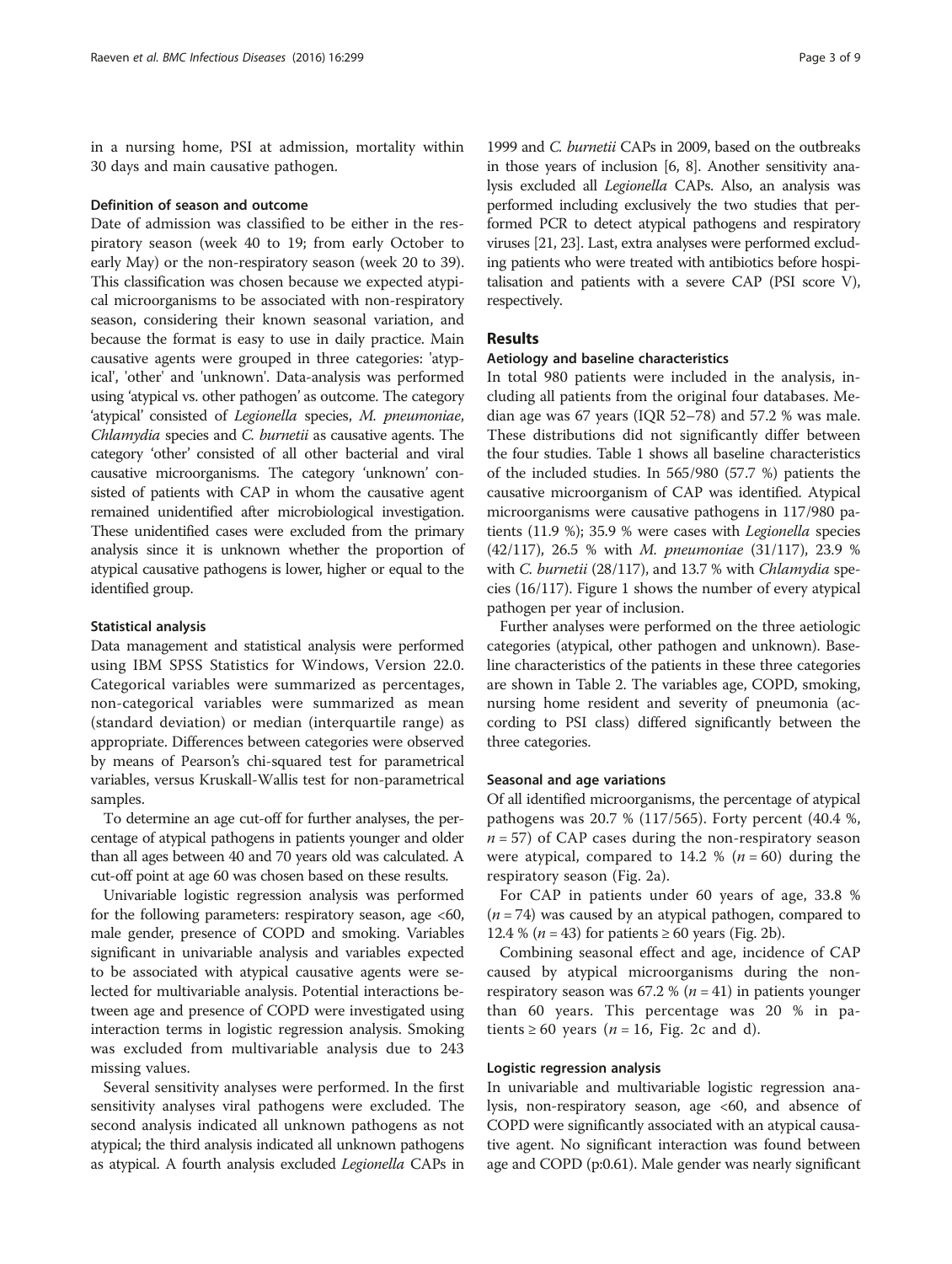|                             | All patients<br>$(n = 980)$ | Meijvis [21]<br>$(n = 304)$ | Endeman [23]<br>$(n = 201)$ | Snijders [22]<br>$(n = 213)$ | Vd Eerden [24]<br>$(n = 262)$ |
|-----------------------------|-----------------------------|-----------------------------|-----------------------------|------------------------------|-------------------------------|
| Demographic characteristics | No.                         | No.                         | No.                         | No.                          | No.                           |
| Male gender (%)             | 561 (57.2)                  | 171 (56.3)                  | 124(61.7)                   | 124 (58.2)                   | 142 (54.2)                    |
| Age in years, median (IQR)  | $67(52 - 78)$               | $66.5(51-79)$               | 68 (51.5-76)                | $65(51.5-80)$                | 68 (52-78)                    |
| COPD (%)                    | 236 (24.2)                  | 34 (11.2)                   | 64 (31.8)                   | 43 (20.3)                    | 95 (36.7)                     |
| Smoking (%)                 | 211 (28.6)                  | 81 (29.2)                   | а                           | 56 (26.8)                    | 74 (29.5)                     |
| Nursing home resident (%)   | 29(3.0)                     | 16(5.3)                     | 3(1.5)                      | 4(1.9)                       | 6(2.3)                        |
| PSI class IV or V (%)       | 435 (44.4)                  | 142 (46.7)                  | 84 (41.8)                   | 94 (44.1)                    | 115(43.9)                     |
| 30-Day mortality (%)        | 67(6.8)                     | 18(5.9)                     | 8(4.0)                      | 12(5.6)                      | 29(11.1)                      |
| Aetiology (%)               |                             |                             |                             |                              |                               |
| Streptococcus pneumoniae    | 282 (28.8)                  | 64(21.1)                    | 60 (29.9)                   | 78 (36.6)                    | 80 (30.5)                     |
| Haemophilus influenzae      | 55 (5.6)                    | 9(3.0)                      | 18 (9.0)                    | 7(3.3)                       | 21(8.0)                       |
| Legionella species          | 42 (4.3)                    | 12(3.9)                     | 8(4.0)                      | 8(3.8)                       | 14(5.3)                       |
| Mycoplasma pneumoniae       | 31(3.2)                     | 5(1.6)                      | 4(2.0)                      | 13(6.1)                      | 9(3.4)                        |
| Coxiella burnetii           | 28 (2.9)                    | 27(8.9)                     | 1(0.5)                      | 0(0)                         | (0)                           |
| Influenza A/B virus         | 25(2.6)                     | 7(2.3)                      | 6(3.0)                      | 3(1.4)                       | 9(3.4)                        |
| Staphylococcus aureus       | 21(2.1)                     | 3(1.0)                      | 6(3.0)                      | 2(0.9)                       | 10(3.8)                       |
| Chlamydia species           | 16(1.6)                     | 14(4.6)                     | 2(1.0)                      | 0(0)                         | 0(0)                          |
| Adenovirus                  | 6(0.6)                      | 1(0.3)                      | 1(0.5)                      | 2(0.9)                       | 2(0.8)                        |
| Other bacteria              | 38 (3.9)                    | 15(4.9)                     | 12(6.0)                     | 5(2.3)                       | 6(2.3)                        |
| Other viruses               | 21(2.1)                     | 11(3.6)                     | 9(4.5)                      | 0(0)                         | 1(0.4)                        |
| Unidentified                | 415 (42.3)                  | 136 (44.7)                  | 74 (36.8)                   | 95 (44.6)                    | 110 (42.0)                    |

<span id="page-3-0"></span>Table 1 Baseline characteristics and aetiology per study of all 980 patients

Results are given as number and percentage, unless mentioned otherwise

Abbreviations: COPD chronic obstructive pulmonary disease, ICU intensive care unit, IQR interquartile range, PSI pneumonia severity index <sup>a</sup>Indicates all missing values

in univariable analysis (OR 1.5, 95 % 1.00–2.33, p:0.052), and significant in multivariable analysis (OR 1.7, 95 % 1.06–2.71). Too little patients were living in a nursing home to include this variable in the analyses. Table [3](#page-5-0) shows all ORs and 95 % CIs.

## Sensitivity analyses

When viral pathogens were excluded from multivariate analysis, odds ratios did not essentially change (see Table [4](#page-5-0)). Similar results were found when all unknown pathogens were indicated as not atypical. When all unknown

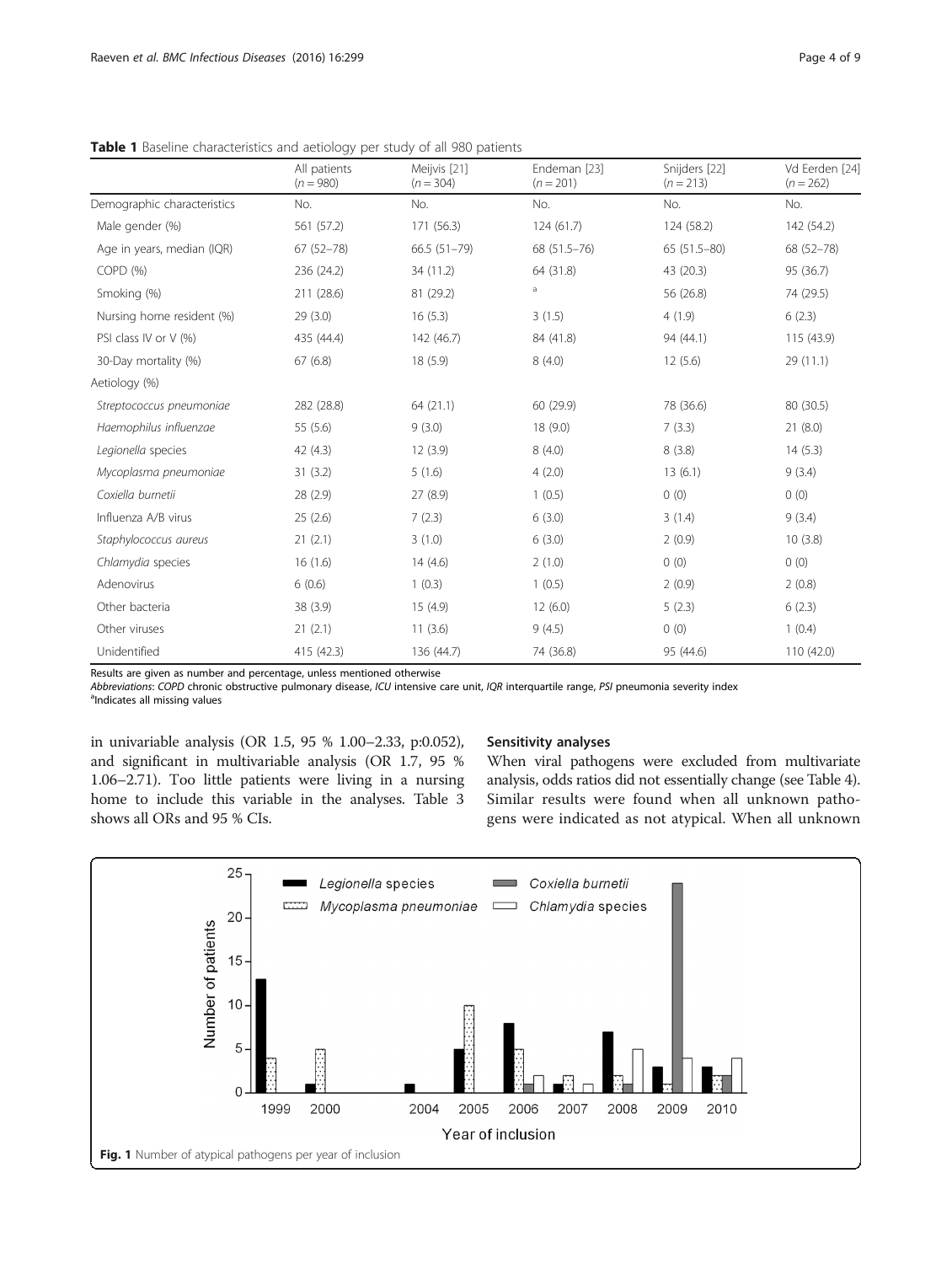|                                | Total<br>$(n = 980)$ | Atypical<br>$(n = 117)$ | Other pathogen<br>$(n = 448)$ | Unknown<br>$(n = 415)$ |
|--------------------------------|----------------------|-------------------------|-------------------------------|------------------------|
| Male gender (%)                | 561 (57.2)           | 77 (65.8)               | 250 (55.8)                    | 234 (56.4)             |
| Age in years (IQR)             | $67(52 - 78)$        | 52 (41.5–67)            | 68 (54-78)                    | 69 (55-80)*            |
| COPD $(%)^a$                   | 236(24.1)            | 9(7.7)                  | 135 (30.3)                    | $92 (22.3)^*$          |
| Smoking (%) <sup>b</sup>       | 211(28.6)            | 38 (40.4)               | 93 (29.3)                     | 80 $(24.5)^*$          |
| Nursing home resident $(\%)^c$ | 29(3.0)              | 0(0.0)                  | 8(1.8)                        | $21(5.1)^*$            |
| PSI class IV or V (%)          | 435 (44.4)           | 38 (32.5)               | 219 (48.9)                    | 178 (42.9)*            |
| 30-Day mortality (%)           | 67(6.8)              | 6(5.1)                  | 33(7.4)                       | 28(6.7)                |

<span id="page-4-0"></span>Table 2 Demographic characteristics and outcome of 980 patients hospitalised with community-acquired pneumonia

Results are given as number (percentage) or median (interquartile range)

Abbreviations: COPD chronic obstructive pulmonary disease, ICU intensive care unit, IQR interquartile range, PSI pneumonia severity index

\*Indicates a significant difference between the three groups (p-value <0.05). <sup>a</sup>Indicates four missing values, <sup>b</sup>Indicates 243 missing values, <sup>c</sup>Indicates 10 missing values

pathogens were indicated as atypical, the OR for nonrespiratory season remained significantly elevated, ORs for age <60 and male gender remained elevated but became non-significant. All ORs can be found in Table [4](#page-5-0).

all showed non-respiratory season and age < 60 to be even stronger predictors for atypical CAP (see Table [5\)](#page-6-0). Excluding PSI class 5 resulted in remaining signifi-

The sensitivity analysis excluding all Legionella cases in 1999 and C. burnetii cases in 2009 showed similar results (see Table [5](#page-6-0)). The analyses excluding all Legionella CAPs and the two studies that did not use PCR methods cance for non-respiratory season, age <60 and COPD. The OR for male gender was higher than 1 (1.5), but not statistically significant. Non-respiratory season, age <60 and COPD all remained significant predictors for an atypical causative agent in the analysis excluding patients

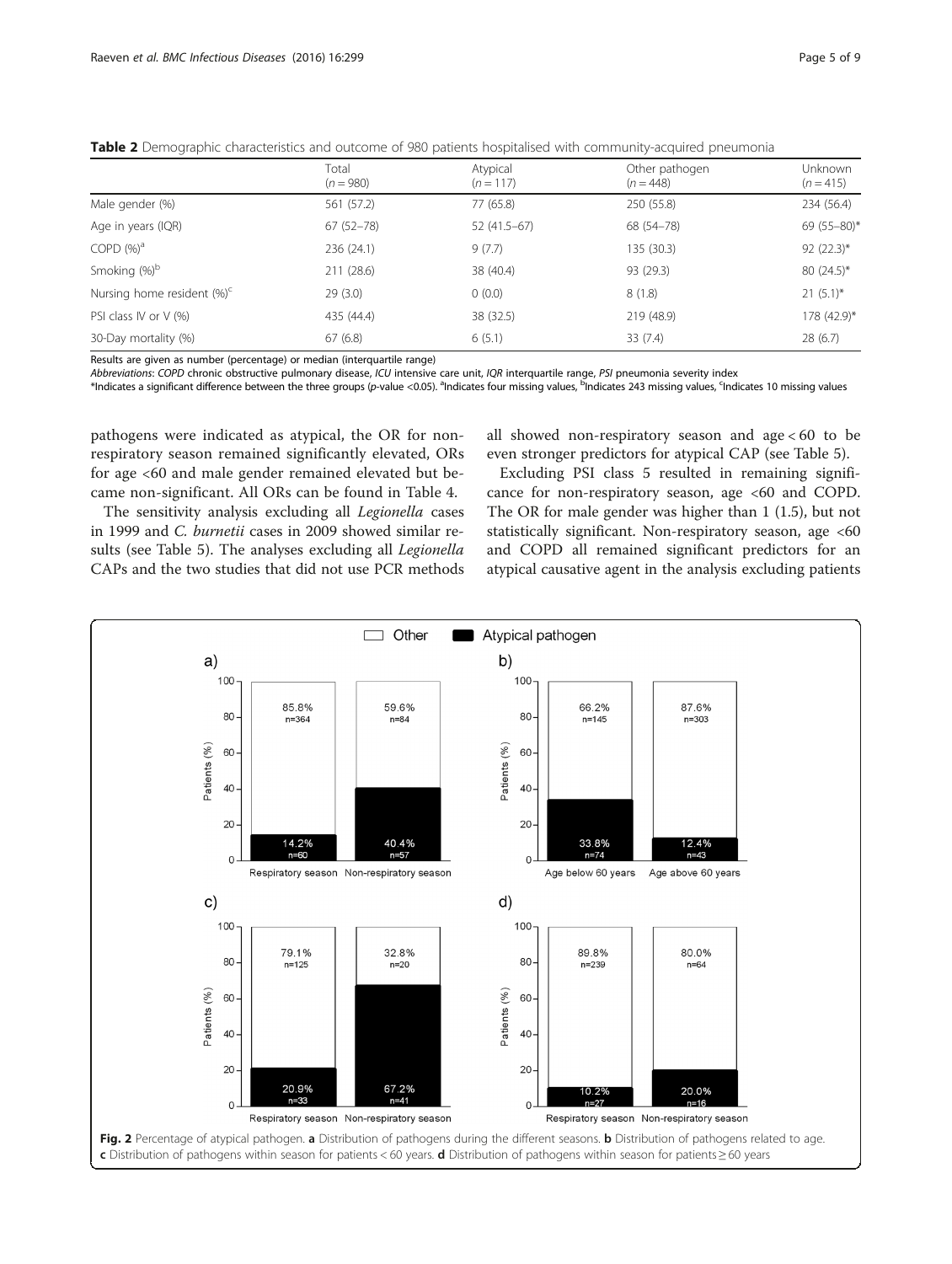<span id="page-5-0"></span>Table 3 Univariable and multivariable logistic regression analysis of atypical versus other pathogens with cases with unknown aetiology excluded

|                          |     | Univariable analysis |     | Multivariable analysis |  |
|--------------------------|-----|----------------------|-----|------------------------|--|
| Parameter                | ΩR  | 95 % CI              | ΟR  | 95 % CI                |  |
| Non-respiratory season   | 4.1 | $2.67 - 6.35**$      | 4.3 | $2.68 - 6.84**$        |  |
| Age $<$ 60 years         | 3.6 | $2.35 - 5.50**$      | 2.9 | $1.83 - 4.66$ **       |  |
| Male gender              | 15  | $1.00 - 2.33$        | 17  | $1.06 - 2.71*$         |  |
| <b>COPD</b> <sup>a</sup> | 0.2 | $0.09 - 0.39**$      | 0.2 | $0.12 - 0.52**$        |  |
| Smoking <sup>b</sup>     | 16  | $1.01 - 2.64*$       |     | <b>Excluded</b>        |  |

Abbreviations: OR odds ratio, CI confidence interval, COPD chronic obstructive pulmonary disease

\*Indicates a p-value <0.05; \*\*Indicates a p-value < 0.001

Indicates four missing values; <sup>b</sup>Indicates 243 missing values

who were treated with antibiotics before hospitalisation. Results from the analysis excluding respectively patients with PSI class 5 and patients who used antibiotics before hospitalisation can be found in Additional file [1:](#page-7-0) Table S1.

## **Discussion**

In this analysis of 980 patients hospitalised with CAP in whom extensive microbiological testing was performed, we found non-respiratory season, age < 60, male gender and absence of COPD to be associated with an atypical microorganism as causative agent. The proportion of CAP cases caused by atypical microorganisms was much higher during the non-respiratory season than in respiratory season (40.4 % vs. 14.2 %). This proportion was even higher in patients below 60 years in non-respiratory season (67.2 %).

To our knowledge, there is no scientific literature about season as a risk factor for atypical pneumonias. Factors that indicate an association with pneumonia caused by this group of pathogens can optimize epidemiologic knowledge. Since none of the atypical pathogens are theoretically covered by empiric antibiotic treatment in non-severe pneumonia, this knowledge can possibly reduce treatment failure in this pathogen group. In literature, there is controversy regarding the need to use antibiotics covering atypical pathogens in the initial treatment of patients with CAP. Recent studies show no differences in clinical

efficiency, nor differences in mortality between antibiotic treatment with and without atypical coverage, meaning that these atypical infections might resolve spontaneously under inadequate antibiotic therapy [[25](#page-8-0)–[27\]](#page-8-0). Mostly, this relates to the comparison of quinolone monotherapy with beta-lactam monotherapy. However, these studies describe empirical treatment of CAP, regularly without extensive microbiological testing and therefore the causing pathogen is often not identified [[25](#page-8-0), [26\]](#page-8-0). It is unknown if outcome of CAPs caused by an atypical pathogen is improved if adequate antibiotic coverage is started immediately on admission. In the CAP-START study, beta-lactam therapy was non-inferior to beta-lactam plus macrolide, but 8.1 % of the patients who were empirically treated with betalactams did deviate from the study protocol due to the need for atypical coverage. Overall, 38.7 % of the patients in the beta-lactam group received atypical antibiotic coverage during admission [\[27\]](#page-8-0).

For observing seasonal variations, we used the format of calendar respiratory season vs. non-respiratory season (from early May to early October). This format was used because we expected the proportion of atypical microorganisms to be elevated in the non-respiratory season. Furthermore, the format non-respiratory season is easy to use in daily practice. The use of other formats such as astronomical seasons or influenza-epidemic could provide additional information on the epidemiology of CAP in the Netherlands. We performed additional analyses using these formats, showing the highest percentage of atypical CAPs during summer and lowest incidence during winter (data not shown). Using respiratory vs. nonrespiratory season showed highest predictive value.

The main limitation of this study is the fact that the prevalence of atypical microorganisms could have been over- or underestimated due to several reasons. First, it is impossible to assess the proportion of atypical causative agents in the unidentified group. It is suggested that the majority of unidentified CAP cases is caused by S. pneumoniae, but it is unknown whether the proportion of atypical causative pathogens is lower, higher or equal to the identified group [\[28\]](#page-8-0). As only the distribution in the group of identified cases is evident, data-analysis was

Table 4 Three multivariable logistic regression sensitivity analyses: 1) Excluding viral pathogens; 2) Cases with unknown aetiology being indicated as not atypical; and 3) Cases with unknown aetiology being indicated as atypical

|                        | 1) Atypical vs. other (viral cases excluded) |                  | 2) Atypical vs. other and unknown |                 | 3) Atypical and unknown vs. other |                  |
|------------------------|----------------------------------------------|------------------|-----------------------------------|-----------------|-----------------------------------|------------------|
| Parameter              | ΟR                                           | 95 % CI          | OR                                | 95 % CI         | ОR                                | 95 % CL          |
| Non-respiratory season | 4.2                                          | $2.58 - 6.72**$  | 3.0                               | 195-447**       | 2.0                               | $1.47 - 2.76$ ** |
| Age $<$ 60 years       |                                              | 1.69–4.36**      | 3.0                               | $1.97 - 4.59**$ | 1.0                               | $0.75 - 1.35$    |
| Male gender            |                                              | $1.09 - 2.81*$   | .6                                | $1.02 - 2.41*$  |                                   | $0.91 - 1.56$    |
| COPD <sup>a</sup>      | 0.2                                          | $0.11 - 0.48$ ** | 0.3                               | $0.15 - 0.65*$  | 0.5                               | $0.37 - 0.70$ ** |

Abbreviations: OR odds ratio, CI confidence interval, COPD chronic obstructive pulmonary disease

\*Indicates a p-value < 0.05; \*\*Indicates a p-value < 0.001

<sup>a</sup>Indicates four missing values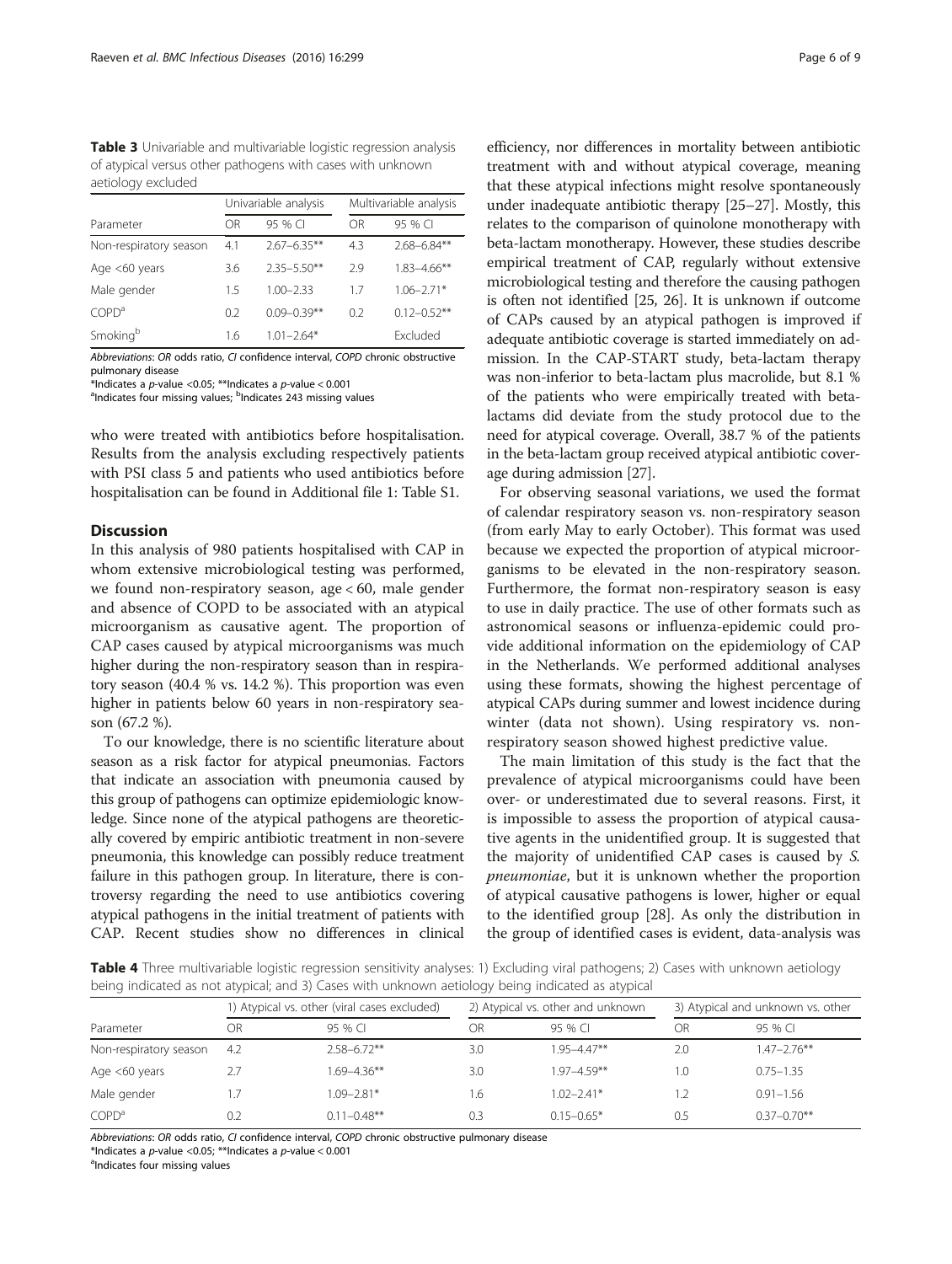|                        |     | 1) Outbreaks excluded |     | 2) Legionella cases excluded |     | 3) PCR based studies |  |
|------------------------|-----|-----------------------|-----|------------------------------|-----|----------------------|--|
|                        | ΟR  | 95 % CI               | ОR  | 95 % CI                      | OR  | 95 % CL              |  |
| Non-respiratory season | 4.2 | $2.38 - 7.30**$       | 5.4 | $3.02 - 9.64$ **             | 8.3 | $4.35 - 15.80**$     |  |
| Age $<$ 60 years       | 4.2 | $2.38 - 7.30**$       | 6.1 | $3.24 - 11.55***$            | 3.7 | $1.93 - 7.06$ **     |  |
| Male gender            | 1.8 | $1.02 - 3.05*$        |     | $0.94 - 3.00$                | 4.، | $0.74 - 2.68$        |  |
| COPD <sup>a</sup>      |     | $0.08 - 0.54*$        | 0.1 | $0.04 - 0.51*$               | 0.2 | $0.07 - 0.71*$       |  |

<span id="page-6-0"></span>Table 5 Two multivariable logistic regression sensitivity analyses with: 1) Outbreaks excluded; 2) All Legionella cases excluded; 3) Only two studies that used PCR methods

Abbreviations: OR odds ratio, CI confidence interval, COPD chronic obstructive pulmonary disease

\*Indicates a p-value < 0.05; \*\*Indicates a p-value < 0.001 <sup>a</sup>Indicates four missing values

performed using 'atypical vs. other proven causative agent' as outcome, hereby excluding the unidentified cases. This could have led to either over- or underestimation. However, the sensitivity analyses defining unidentified cases as not atypical showed small differences. Since it is debatable to appoint viral pathogens as main CAP causing microorganism, we performed an analysis excluding viral cases. This analysis showed similar results for all used variables.

A second limitation is that all CAP severities were included in the analysis. Treatment regimens differ worldwide, but it is usually recommended to cover atypical causative microorganisms in patients with severe CAP. Because we aimed to identify patient characteristics associated with atypical causative microorganisms in all cases of CAP, severe CAPs were not excluded from analyses. To validate our results for patients with low-to moderately severe CAP, the extra analysis was performed excluding patients with PSI class 5, which showed similar results.

Third, we used data from four different studies, in which not exactly the same microbiological tests were performed. Two studies did not use PCR, whereas this test is known to be more sensitive for diagnosing atypical bacteria compared to conventional testing [[29](#page-8-0)]. In the studies that performed PCR, 17.4 % of atypical microorganisms was identified with PCR alone. It is therefore possible that atypical microorganisms were underrepresented in the studies without PCR [[22](#page-8-0), [24](#page-8-0)]. Including only the two studies that used PCR methods showed elevated ORs for non-respiratory season and age  $<60$ . All four studies did perform two-fold serological testing for antibodies against atypical microorganisms, but these tests have shortcomings in sensitivity and specificity in diagnosing atypical microorganisms [[30\]](#page-8-0). Pneumococcal antigen testing has not been consequently performed in all studies. Antigen detection performed in non-urine specimens may increase the diagnostic yield of pneumococcal infections, but was performed in only two studies [[22](#page-8-0), [24, 31](#page-8-0)].

Finally, some patients had already been treated with antibiotics before admission. Performing PCR and serology for atypical pathogens while using only cultures for other aetiology could have led to an overestimation of atypical pathogens, since cultures are influenced by antibiotic pretreatment whereas serology and PCR are not. We performed an analysis excluding all patients who were treated with antibiotics before hospital admission, which did not change the results.

A strength of this study is the large number of identified atypical pathogens, enabling us to identify significant predictors for CAP caused by atypical pathogens. Furthermore, extensive microbiological testing was performed for every patient, hereby providing a detailed impression on epidemiology of CAP. Our results are applicable for hospitalised patients, but might be extrapolated to general practice. Several studies have shown that microbiological aetiology of CAP differs between hospital and ambulatory setting, with a higher incidence of atypical pathogens and respiratory viruses in mild cases of CAP in ambulatory setting [\[10,](#page-7-0) [32](#page-8-0), [33\]](#page-8-0). This suggests that for general practitioners respiratory season, gender and age might be adequate indicators to identify pneumonia patients in whom microbiologic testing needs to be considered or in whom antibiotic treatment (if required) should not be selected purely on the existing first choice regimen. Further research is needed to explore whether there are differences in clinical outcome for patients under the age of 60 presenting during non-respiratory season when treated with antibiotics with and without immediate atypical coverage. With regard to the results presented in this study, we would recommend to perform extensive microbiological testing in male patients, younger than 60 years old, who are admitted with CAP during non-respiratory season in order to optimise epidemiologic knowledge.

## Conclusions

Atypical causative agents in CAP are associated with respectively non-respiratory season, age <60 years, male gender and absence of COPD. Therefore, extensive microbiological testing should be considered in patients <60 years old who are admitted with CAP from early May to early October.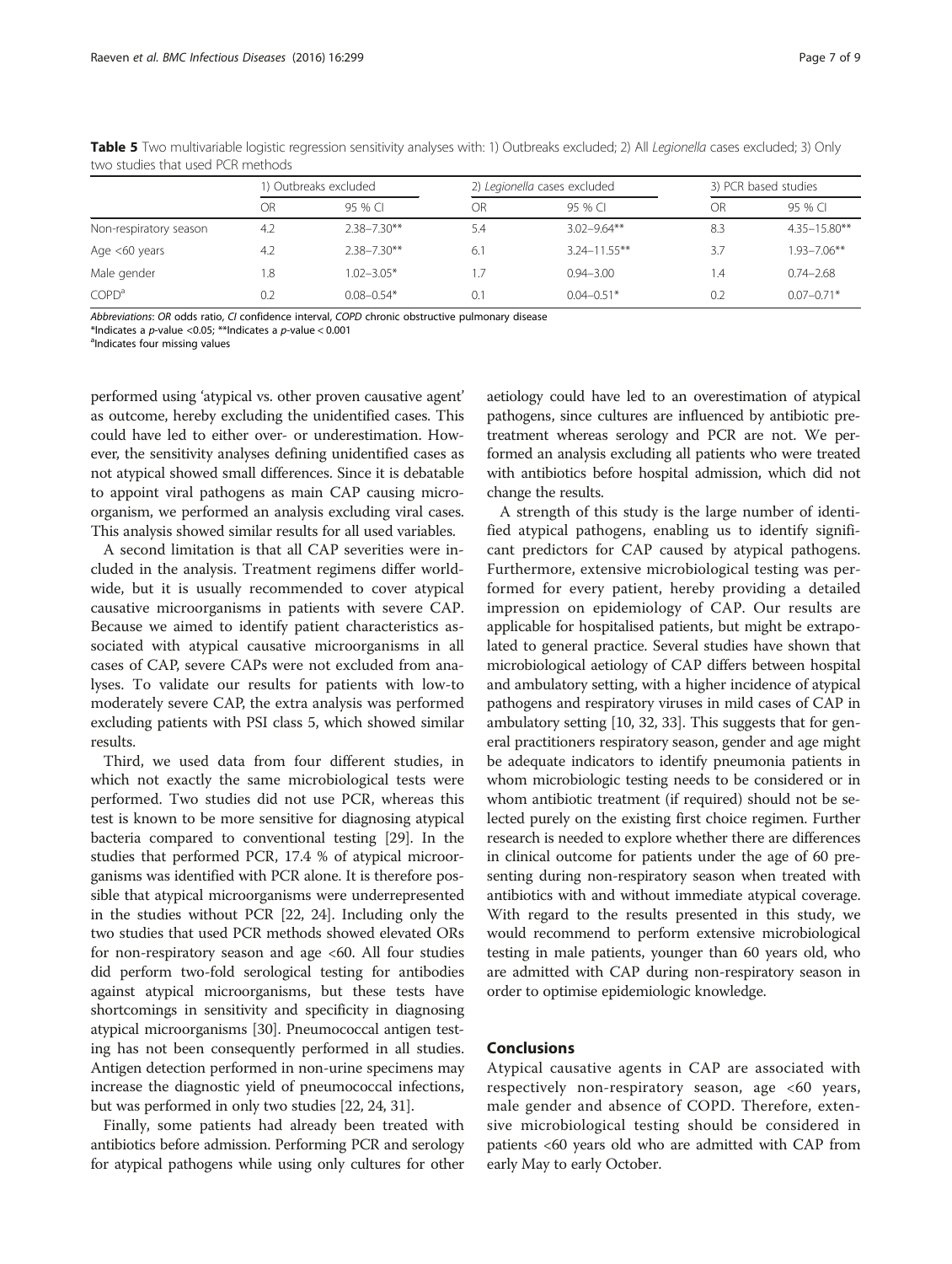## <span id="page-7-0"></span>Additional file

[Additional file 1: Table S1.](dx.doi.org/10.1186/s12879-016-1641-9) Extra multivariable logistic regression analyses, excluding: 1) Pneumonia severity index class V; and 2) Patients who were treated with antibiotics before hospitalisation. (DOC 37 kb)

## Abbreviations

95 % CI, 95 % confidence interval; BTS, British Thoracic Society; C. Burnetii, Coxiella burnetii; CAP, community-acquired pneumonia; COPD, chronic obstructive pulmonary disease; ELISA, enzyme-linked immuno sorbent assay; L. pneumophila, Legionella pneumophila; M. pneumoniae, Mycoplasma pneumoniae; NICE, National Institute for Health and Care Excellence; OR, odds ratio; PCR, polymerase chain reaction; PSI, pneumonia severity index; S. pneumoniae, Streptococcus pneumoniae; SWAB, Dutch Working Party on Antibiotic Policy

### Acknowledgements

We thank all members of the Alkmaar and Ovidius study groups. The Alkmaar study group consists of Wim G Boersma, Menno M van der Eerden and Dominic Snijders. The Ovidius study group consists of Douwe H Biesma, Willem Jan W Bos, Henrik Endeman, Ewoudt MW van de Garde, Jan C Grutters, Hans Hardeman, Rik Heijligenberg, Sabine CA Meijvis, Hilde H Remmelts, Ger T Rijkers, Heleen van Velzen-Blad, and GP (Paul) Voorn.

#### Funding

There were no funding sources for this study.

## Availability of data and materials

The readers interested in using the data of the four trials may contact W.J.W. Bos at the St. Antonius Hospital, Koekoekslaan 1, 3430 EM, P.O. Box 2500, Nieuwegein, The Netherlands. Confidential patient data will not be shared.

## Authors' contributions

VR: contributed to conception of design of study, analysis of data and interpretation of results, and drafting the manuscript; SS: analysis of data and interpretation of results, and drafting the manuscript; WGB: contributed to acquisition of data, and critical review of manuscript; EG: contributed to interpretation of data and critical review of manuscript; SC: contributed to analysis of data, interpretation of results, and critical review of the manuscript; PV: contributed to cleaning of data, acquisition of data, and critical review of the manuscript; WJB contributed to conception and design of study, acquisition of data, analysis of data and interpretation of results, and critical review of the manuscript; JS: contributed to conception and design of study, interpretation of results, and critical review of the manuscript. All authors read and approved the final manuscript.

### Competing interests

There were no competing interests. Outside this work, Willem Jan W Bos received a grant from the St Antonius Research Fund via an earmarked donation for research on CAP. Ewoudt MW van de Garde received a research grant from GlaxoSmithKline for a project on aetiology of CAP.

#### Consent for publication

Not applicable.

### Ethics approval and consent to participate

The trials that were used in this analysis received ethical approval provided by the local medical ethics committees of the St. Antonius Hospital [21, [23\]](#page-8-0) and the Medical Center Alkmaar [\[22, 24](#page-8-0)], respectively. All patients provided written informed consent.

### Author details

<sup>1</sup>Department of Internal Medicine, St Antonius Hospital, Nieuwegein, The Netherlands. <sup>2</sup>Department of Pulmonary Medicine, Medical Centre Alkmaar, Alkmaar, The Netherlands. <sup>3</sup>Department of Clinical Pharmacy, St. Antonius Hospital, Nieuwegein, The Netherlands. <sup>4</sup>Division of Pharmacoepidemiology and Clinical Pharmacology, Faculty of Science, Utrecht University, Utrecht, The Netherlands. <sup>5</sup>Department of Clinical Epidemiology, Leiden University Medical Centre, Leiden, The Netherlands. <sup>6</sup>Department of Medical Microbiology and Immunology, St. Antonius Hospital, Nieuwegein, The

Netherlands. <sup>7</sup> Centre for Infectious Disease Control, National Institute for Public Health and the Environment, Bilthoven, The Netherlands. <sup>8</sup>Centre of Infectious Diseases, Leiden University Medical Centre, Leiden, The **Netherlands** 

## Received: 21 February 2016 Accepted: 7 June 2016 Published online: 17 June 2016

#### References

- 1. Lim WS, Baudouin SV, George RC, Hill AT, Jamieson C, Le Jeune I, et al. BTS guidelines for the management of community acquired pneumonia in adults: update 2009. Thorax. 2009;64 Suppl 3:1–55. iii.
- 2. Wiersinga W, Bonten M, Boersma W, Jonkers R, Aleva R, Kullberg B, et al. SWAB/NVALT (Dutch Working Party on Antibiotic Policy and Dutch Association of Chest Physicians) guidelines on the management of community-acquired pneumonia in adults. Neth J Med. 2012;70:90–101.
- 3. National Clinical Guideline Centre (UK). Pneumonia: Diagnosis and Management of Community- and Hospital-Acquired Pneumonia in Adults. 2014. [https://www.nice.org.uk/guidance/cg191.](https://www.nice.org.uk/guidance/cg191) Accessed 12 May 2015.
- 4. Dowell SF, Whitney CG, Wright C, Rose Jr CE, Schuchat A. Seasonal patterns of invasive pneumococcal disease. Emerg Infect Dis. 2003;9:574.
- 5. Schwarzmann SW, Adler JL, Sullivan RJ, Marine WM. Bacterial pneumonia during the Hong Kong influenza epidemic of 1968–1969: experience in a city-county hospital. Arch Intern Med. 1971;127:1037–41.
- 6. Den Boer J, Nijhof J, Friesema I. Risk factors for sporadic communityacquired Legionnaires' disease. A 3-year national case–control study. Public Health. 2006;120:566–71.
- 7. Brandsema P, Euser S, Karagiannis I, Den Boer J, van der Hoek W. Summer increase of Legionnaires' disease 2010 in The Netherlands associated with weather conditions and implications for source finding. Epidemiol Infect. 2014:142;2360-71.
- 8. Roest HJ, van Steenbergen J, Wijkmans C, van Duijnhoven Y, Stenvers O, Oomen T, et al. Q-koorts in 2008 in Nederland en de verwachting voor 2009. Tijdschr Diergeneeskd. 2009;134:300.
- 9. Brandsema P, Dijkstra F, Euser S, van Gageldonk-Lafeber A, de Lange M, Meijer A, et al. Jaarrapportage surveillance respiratoire infectieziekten 2012. National Institute for Public Health and the Environment. 2013. [http://www.](http://www.rivm.nl/dsresource?objectid=rivmp:228955&type=org&disposition=inline&ns_nc=1) [rivm.nl/dsresource?objectid=rivmp:228955&type=org&disposition=](http://www.rivm.nl/dsresource?objectid=rivmp:228955&type=org&disposition=inline&ns_nc=1) [inline&ns\\_nc=1.](http://www.rivm.nl/dsresource?objectid=rivmp:228955&type=org&disposition=inline&ns_nc=1) Accessed 10 May 2015.
- 10. Marrie TJ, Poulin-Costello M, Beecroft MD, Herman-Gnjidic Z. Etiology of community-acquired pneumonia treated in an ambulatory setting. Respir Med. 2005;99:60–5.
- 11. Marston BJ, Lipman HB, Breiman RF. Surveillance for Legionnaires' disease: risk factors for morbidity and mortality. Arch Intern Med. 1994;154:2417–22.
- 12. Yung AP, Grayson ML. Psittacosis–a review of 135 cases. Med J Aust. 1988; 148:228–33.
- 13. Raoult D, Tissot-Dupont H, Foucault C, Gouvernet J, Fournier PE, Bernit E, et al. Q fever 1985–1998: clinical and epidemiologic features of 1,383 infections. Medicine. 2000;79:109–23.
- 14. Almirall J, Blanquer J, Bello S. Community-acquired pneumonia among smokers. Arch Bronconeumol. 2014;50:250–4.
- 15. Liapikou A, Polverino E, Ewig S, Cillóniz C, Marcos MA, Mensa J, et al. Severity and outcomes of hospitalised community-acquired pneumonia in COPD patients. Eur Respir J. 2012;39:855–61.
- 16. Van der Eerden M, Vlaspolder F, De Graaff C, Groot T, Jansen H, Boersma W. Value of intensive diagnostic microbiological investigation in low-and highrisk patients with community-acquired pneumonia. European J Clin Microbiol Infect Dis. 2005;24:241–9.
- 17. Torres A, Ausina V. Empirical treatment of nonsevere community-acquired pneumonia: still a difficult issue. Eur Respir J. 1995;8:1996–8.
- 18. File Jr TM. Community-acquired pneumonia. Lancet. 2003;362:1991–2001.
- 19. Huijts SM, Boersma W, Grobbee D, Gruber W, Jansen K, Kluytmans J, et al. Predicting pneumococcal community-acquired pneumonia in the emergency department. Clin Microbiol Infec. 2014;20:1316–22.
- 20. Boersma WG, Daniels J, Löwenberg A, Boeve W, van de Jagt EJ. Reliability of radiographic findings and the relation to etiologic agents in communityacquired pneumonia. Respir Med. 2006;100:926–32.
- 21. Meijvis SC, Hardeman H, Remmelts HH, Heijligenberg R, Rijkers GT, van Velzen-Blad H, et al. Dexamethasone and length of hospital stay in patients with community-acquired pneumonia: a randomised, double-blind, placebo-controlled trial. Lancet. 2011;377:2023–30.